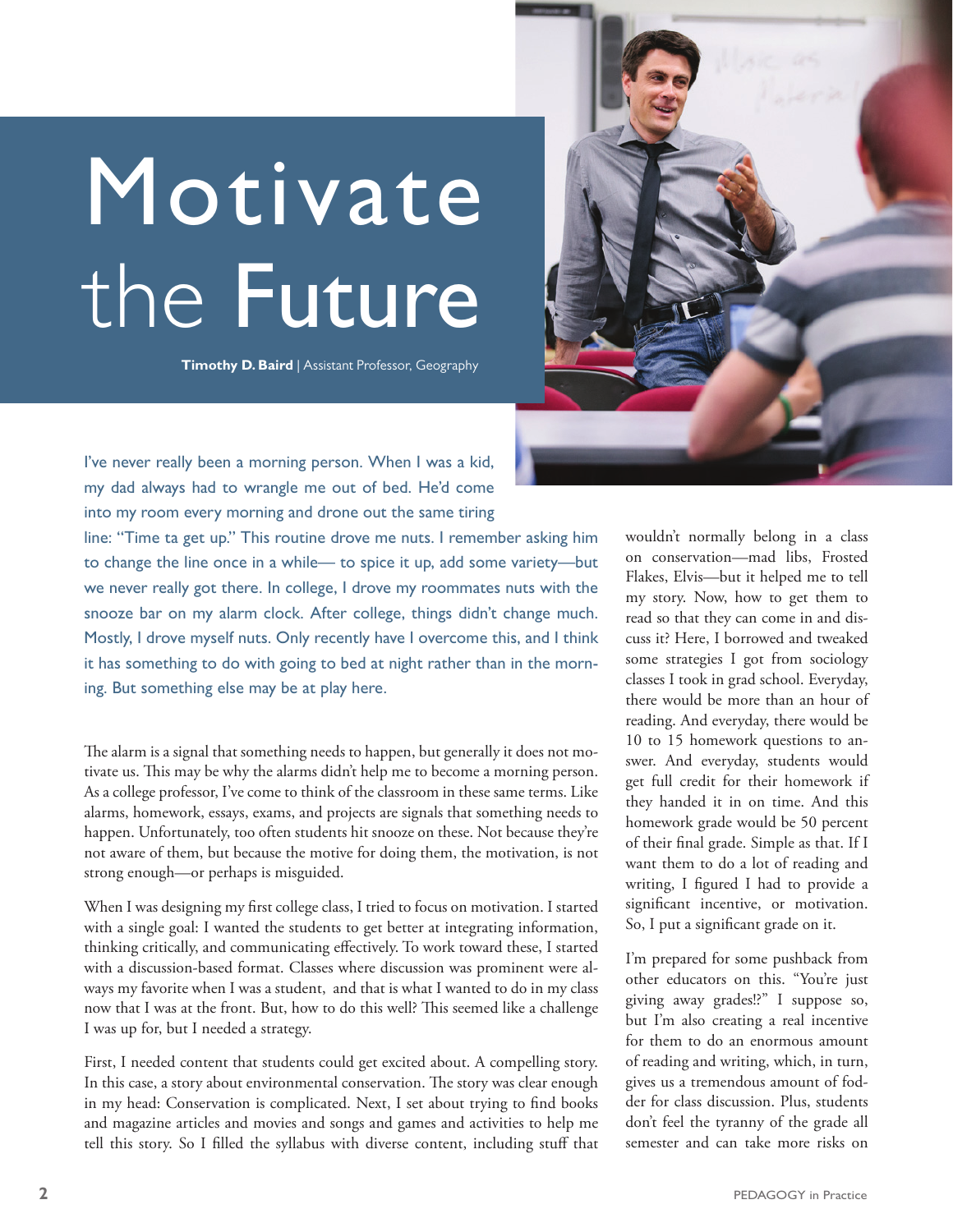their homework without fear of failing. This is a real benefit. With the readings and the questions, I'm also covering a great deal of material and I'm teaching them how to read, through my questions. It works well. In fact, it's been the centerpiece of all of my classes. I call it "reading notes."

Reading notes do a lot of the heavy lifting for me in terms of my goals to improve students' abilities to integrate, think, and communicate. But more can be done to assess this improvement and to promote it. In my courses, I generally have two exams: a midterm and a final. My goals for these assessment tools mirror my goals for the course. I want to see that students can integrate the course material, think critically about it, and communicate effectively—typically in just a single ambitious question. Two other factors shaped my exam design: (1) I wanted the exam to function as a learning tool as well as an assessment tool; and (2) I wanted students to get better at organizing their writing. Correspondingly, my exams are open-book, open-note, multiday take-home tests where stu-

dents are asked to prepare an outline, not an essay. They are instructed to make strong, clear, broad, integrative arguments that are supported by more specific sub-arguments, which, in turn, are supported by very specific material from the course. So far, this approach to exams has worked quite well. Initially, at the start of the semester, students are pretty freaked out, but generally they adjust.

Around the middle of every semester, I have the students assess the course and provide anonymous feedback. I ask them to list three things that are helping them to learn and three things they would change to better facilitate their learning. Generally, they tell me that the discussion, the readings, and even the exams are helping them to learn. So, more or less, I feel like things are going pretty well in my courses. I'm invested in my strategy for teaching; I feel like it's thoughtful and centered on specific goals. Yay for me... right?

Hold up. There are still days—more than I'd like—where students simply aren't fired up. I mean, some days they



"I rolled out an assignment where students were instructed to skip class, do anything they want, and give themselves a grade."

come in revved up. Other days, not so much (the same could be said for me). Recently, I've started thinking again about motivation and my approach to designing a class. I've been using grades to motivate. Mostly, this is what we do in higher education. If we want the students to do something, we have to put a grade on it. If I want them to read, I have to put a grade on the reading, not just the exam. If I don't put a grade on the reading, many of them won't do it. This way, I get the students to read my stuff, answer my questions, take my exams. We can certainly use grades in innovative ways to get our students to do things, even new exciting things. That doesn't mean that students are going to come into class everyday with that fire in their eyes. But what if the readings, the questions, the exams were theirs?

To circle back around, I think assignments sound the alarm; they provide the signal that something needs to happen. But, it's the grades that get them out of bed. So this is what I decided: In our system, grades are a primary motivation for learning—which ultimately kills the fire and undermines the learning. This idea started to gel for me a while ago when I started hearing about studies in social psychology and behavioral economics, initially in *Drive*, Daniel Pink's book about motivation. Pink reports on the findings from numerous studies, which show that